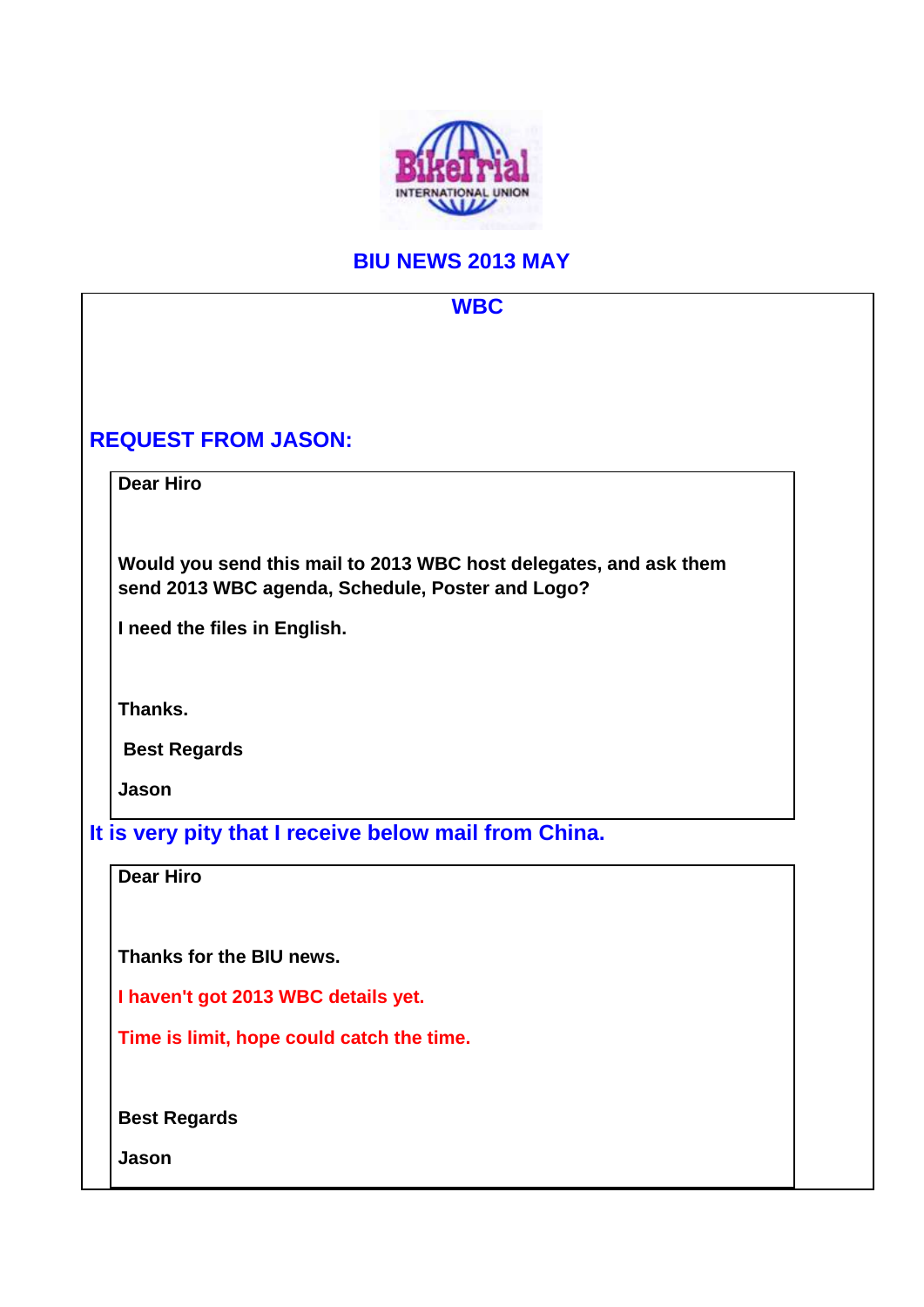**2 months have passed from the deadline of sending the information but still they are not arrived yet.** 

**I need the right explanation about the delay of sending it from the host countries.** 

## **Dear Hiro,**

**It is perfect. In Blansko is all ready for you (accommodation - Holtel Panorama, food, car with personal driver) I will pick up you at the Prague airport. Is it double room for you OK? In Blansko is for you all paid. You pay only your flight.**

**About Agenda: I´m sorry, but I think that sending Agenda and all documents by mail in these modern times is too expensive. Everything will be on BIU website, Czech website (www.biketrial.cz) and I will send all delegates e-mail.**

**Have a nice day**

**Radim** 

**Dear Radim,** 

**Okay, I will book my flight and when I complete it, I will inform it to you.** 

**Thanks for your support for my visit Czech for WBC.** 

**I will try my best to support the event for success.** 

**About event information sending by post, I know it costs. But it is normal and most cost of the event is advertisement.** 

**Then It is not the matter to discuss in this moment just less than 2 months before the WBC open.** 

**Our delegates are not only in European countries and they are not in the**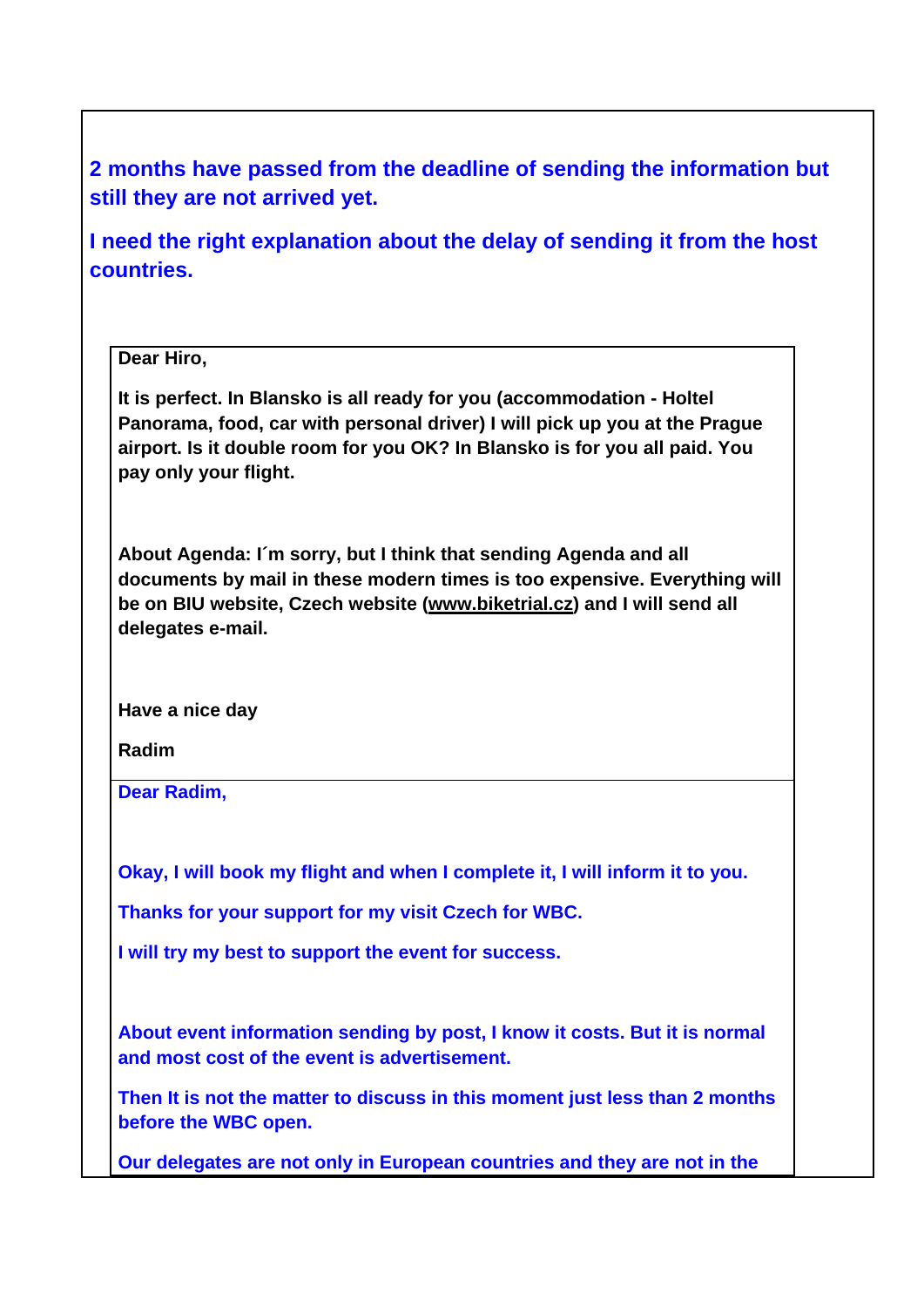|                                        | same situation. We need to collect much more countries and riders.                                                                                                                                                                                                                                                                                                   |
|----------------------------------------|----------------------------------------------------------------------------------------------------------------------------------------------------------------------------------------------------------------------------------------------------------------------------------------------------------------------------------------------------------------------|
|                                        | The all international events should try it with maximum effort.                                                                                                                                                                                                                                                                                                      |
| take the responsibility?               | If we got less participants for WBC 2013 than the last year, who is going to                                                                                                                                                                                                                                                                                         |
|                                        | Me? You? The organizer? General Secretary? Or the presidium?                                                                                                                                                                                                                                                                                                         |
| It must be made sure.                  |                                                                                                                                                                                                                                                                                                                                                                      |
|                                        | The awarding of WBC final ranking 2013, I have been preparing it for many<br>years but this year I will ask General Secretary to order the medals and the<br>champion jersey for each category through Biketrial Spain.                                                                                                                                              |
| The material will be brought to Czech. |                                                                                                                                                                                                                                                                                                                                                                      |
| <b>Sincerely yours,</b>                |                                                                                                                                                                                                                                                                                                                                                                      |
| <b>Hiro</b>                            |                                                                                                                                                                                                                                                                                                                                                                      |
| <b>Dear Giuliano,</b>                  |                                                                                                                                                                                                                                                                                                                                                                      |
|                                        | It is the time to make medals and jersey for WBC 2013. Please make order<br>for medals (top 3 in each category) and champion jersey (only the<br>champion in each category except Scratch, Nation and Constructor).<br>Please contact to Rafa (Biketrial Spain) same as Josep, it is very difficult to<br>communicate for me. And then I will pay the cost in Czech. |
| <b>Sincerely yours,</b>                |                                                                                                                                                                                                                                                                                                                                                                      |
|                                        |                                                                                                                                                                                                                                                                                                                                                                      |

**I feel thanks for the great support for my WBC trip in Czech. I still do not get any answer from Catalonia for almost 3 weeks. I am very worried about this long silence. This must not be happened to the host country of WBC. As I know, it is the worst communication in ever. I do not understand what is the purpose to make this event? Any way I cannot decide to come to**